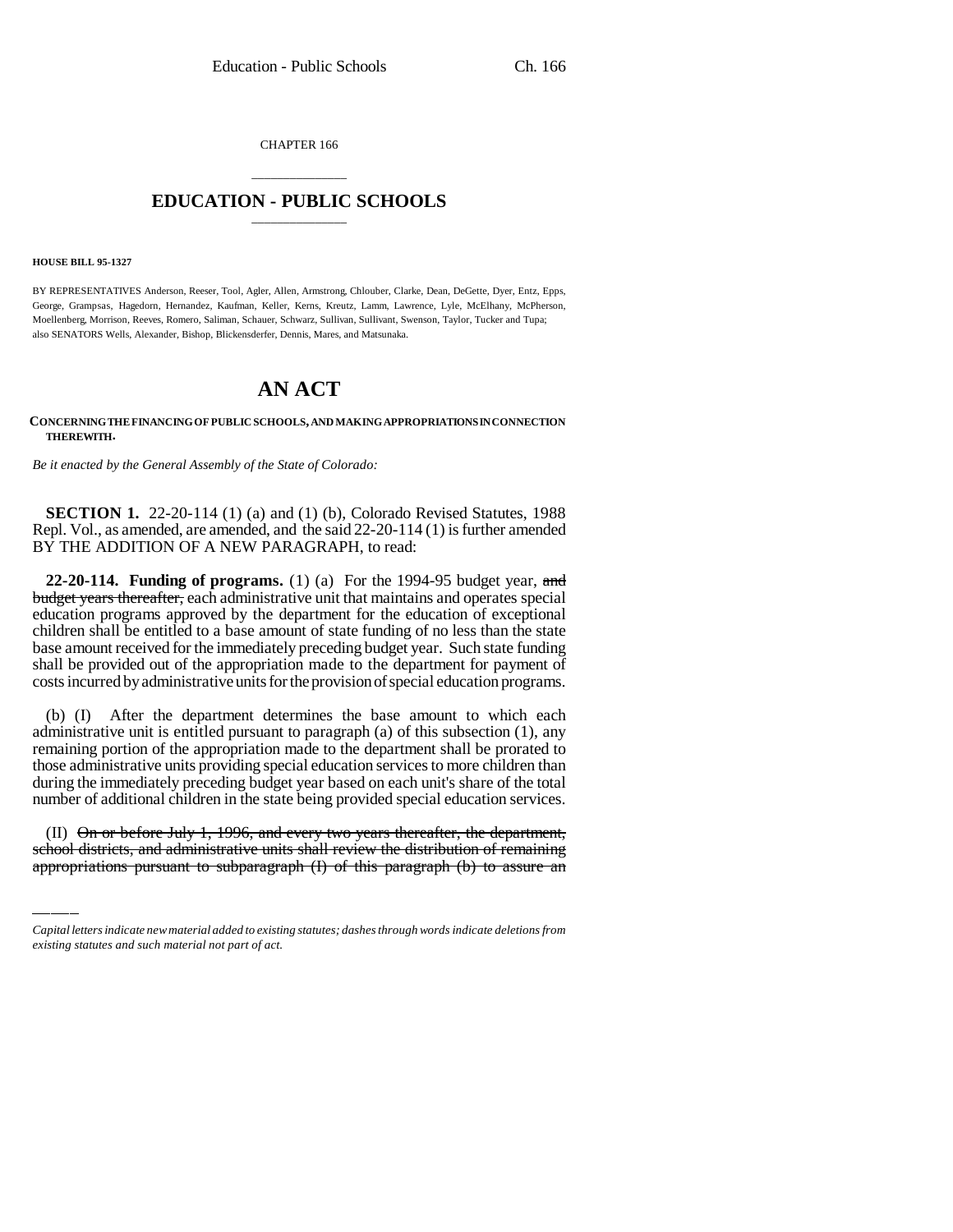equitable distribution of the appropriations THIS PARAGRAPH (b) SHALL APPLY ONLY TO THE 1994-95 BUDGET YEAR.

(b.5) FOR THE 1995-96 BUDGET YEAR AND BUDGET YEARS THEREAFTER, EACH ADMINISTRATIVE UNIT THAT MAINTAINS AND OPERATES SPECIAL EDUCATION PROGRAMS APPROVED BY THE DEPARTMENT FOR THE EDUCATION OF EXCEPTIONAL CHILDREN SHALL BE ENTITLED TO A BASE AMOUNT OF STATE FUNDING EQUAL TO THE STATE BASE AMOUNT RECEIVED FOR THE 1994-95 BUDGET YEAR. ANY INCREASE IN THE APPROPRIATION MADE TO THE DEPARTMENT OVER THE APPROPRIATION MADE TO THE DEPARTMENT FOR THE 1994-95 BUDGET YEAR SHALL BE DISTRIBUTED TO A SCHOOL DISTRICT IN PROPORTION TO THE NUMBER OF CHILDREN WITH DISABILITIES RESIDING IN SUCH DISTRICT DIVIDED BY THE TOTAL NUMBER OF CHILDREN WITH DISABILITIES IN THE STATE. THE INCREASE IN THE APPROPRIATION TO BE DISTRIBUTED TO SCHOOL DISTRICTS PURSUANT TO THIS PARAGRAPH (b.5) SHALL BE DISTRIBUTED ASSOON ASPRACTICABLEAFTERTHEBEGINNINGOFTHEFISCAL YEAR.

**SECTION 2.** 22-28-104 (2) (b), Colorado Revised Statutes, 1988 Repl. Vol., as amended, is amended to read:

**22-28-104. Establishment of public preschool programs.** (2) In recognition of the fact that there are thousands of children in Colorado not presently being served who would benefit from the state preschool program, the number of children that may participate in the state preschool program shall be increased:

(b) (I) To not more than  $6,500$  6,650 in the 1995-96 budget year. and

(II) FOR THE 1995-96 BUDGET YEAR ONLY, THE DEPARTMENT, IN ITS DISCRETION, MAY ESTABLISH A PILOT PROGRAM UNDER WHICH A SCHOOL DISTRICT COULD APPLY TO THE DEPARTMENT FOR AUTHORIZATION TO IMPLEMENT A FULL-DAY KINDERGARTEN COMPONENT OF THE DISTRICT'S PRESCHOOL PROGRAM. OF THE TOTAL NUMBER OF CHILDREN THAT MAY PARTICIPATE IN THE STATE PRESCHOOL PROGRAM, NO MORE THAN ONE HUNDRED FIFTY WOULD BE ALLOWED TO PARTICIPATE IN THE FULL-DAY KINDERGARTEN PILOT PROGRAM. IF A PILOT PROGRAM IS ESTABLISHED, THE DEPARTMENT SHALL ESTABLISH CRITERIA TO USE IN SELECTING SCHOOL DISTRICTS FOR PARTICIPATION IN THE PROGRAM.

**SECTION 3.** 22-41-101, Colorado Revised Statutes, 1988 Repl. Vol., is amended to read:

**22-41-101. Composition of fund.** The public school fund of the state shall consist of the proceeds of such lands as have been, or may be, granted to the state by the federal government for educational purposes; all estates that may escheat to the state; and all other grants, gifts, or devises that may be made to the state for educational purposes; AND SUCH OTHER MONEYS AS THE GENERAL ASSEMBLY MAY APPROPRIATE OR TRANSFER. THE INTEREST EARNED ON ANY MONEYS TRANSFERRED TO THE PUBLIC SCHOOL FUND DURING THE 1994-95 AND

1995-96 FISCAL YEARS SHALL REMAIN IN THE PUBLIC SCHOOL FUND AND MAY NOT BE TRANSFERRED TO ANY OTHER FUND.

**SECTION 4.** 22-41-110 (1), Colorado Revised Statutes, 1988 Repl. Vol., as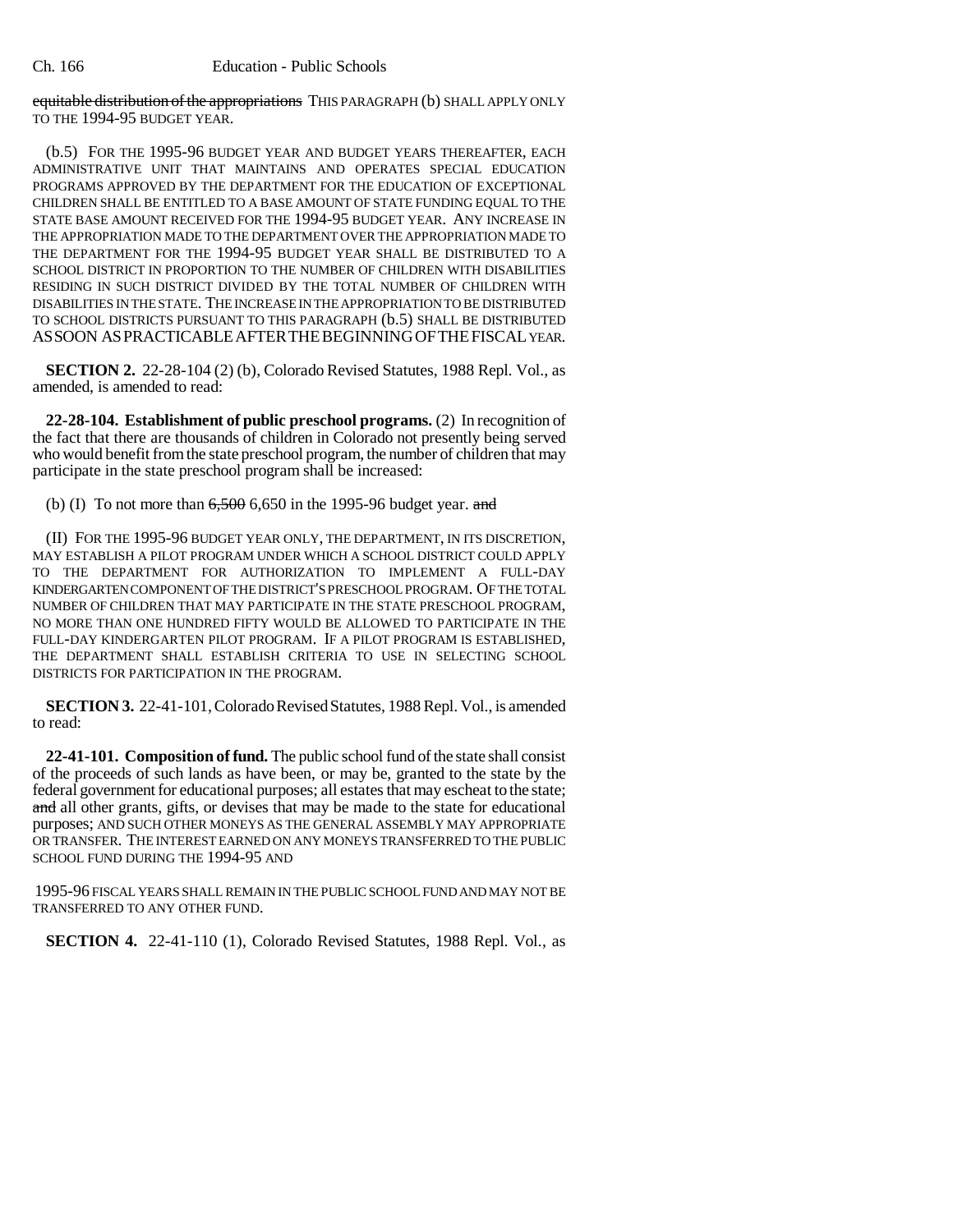amended, is amended to read:

**22-41-110. Timely payment of school district obligations.** (1) This section applies to general obligation bonds issued by a school district on or after July 1, 1991, pursuant to article 42 or 43 of this title, and to obligations of a school district in connection with a lease agreement or installment purchase agreement entered into by a school district under section 22-32-127 or 22-45-103 (1) (c) on or after July 1, 1991, AND TO REFUNDING BONDS ISSUED BY A SCHOOL DISTRICT PURSUANT TO ARTICLE 56 OF TITLE 11, C.R.S.

**SECTION 5.** 22-42-119 (2), Colorado Revised Statutes, 1988 Repl. Vol., is amended to read:

**22-42-119. Bond fund - payment and redemption.** (2) Redemption of said bonds prior to the respective maturities thereof may be made in either direct or inverse numerical THE order as determined by the board in the resolution authorizing the issuance of said bonds and set forth on the face of said bonds. Notice of the redemption of said bonds, prior to maturity, shall be made in the manner prescribed in said bond resolution. In the absence of such prescribed manner in the bond resolution, a redemption prior to maturity shall be made in the following manner: When authorized by the board of education, the treasurer of said school district shall advertise in some newspaper published in the school district once a week for two consecutive weeks that on a certain day, named in said advertisement, not less than four weeks after the time of the first publication thereof, he will redeem certain of said bonds therein described by number, amount, and date of issue thereof and that the principal, interest to redemption date, and redemption premium, if any, of said bonds will be paid in accordance with the bond resolution authorizing such bonds. The notice shall indicate also that, after the day so fixed for redemption, the interest on the bonds shall cease. After the day of redemption so fixed in said notice the bonds so advertised and called to be redeemed shall cease to draw interest.

**SECTION 6.** 29-15-105, Colorado Revised Statutes, 1986 Repl. Vol., is amended to read:

**29-15-105. Tax anticipation note details.** (1) EXCEPT AS PROVIDED IN SUBSECTION (2) OF THIS SECTION, any tax anticipation notes may be issued in one or more series, bear such dates, be in such denomination or denominations, mature on any date or dates occurring on or before the last day of the fiscal year of the public body in which the tax anticipation notes are issued, mature in such amount or amounts, bear interest at such rate or rates, be in such form, be payable at such place or places, and be subject to such terms of redemption with or without a premium as the legislative act of the governing body authorizing the issuance of the tax anticipation notes may provide. The tax anticipation notes may be sold at, above, or below the principal amounts thereof whenever such action is in the public interest, as determined by the governing body. The tax anticipation notes may be sold at either a public or a private sale, as determined by the governing body.

(2) ANY TAX ANTICIPATION NOTES ISSUED BY A SCHOOL DISTRICT MAY BE ISSUED IN ONE OR MORE SERIES, BEAR SUCH DATES, BE IN SUCH DENOMINATION OR DENOMINATIONS, MATURE ON OR BEFORE AUGUST 31 OF THE FISCAL YEAR IMMEDIATELY FOLLOWING THE FISCAL YEAR IN WHICH THE TAX ANTICIPATION NOTES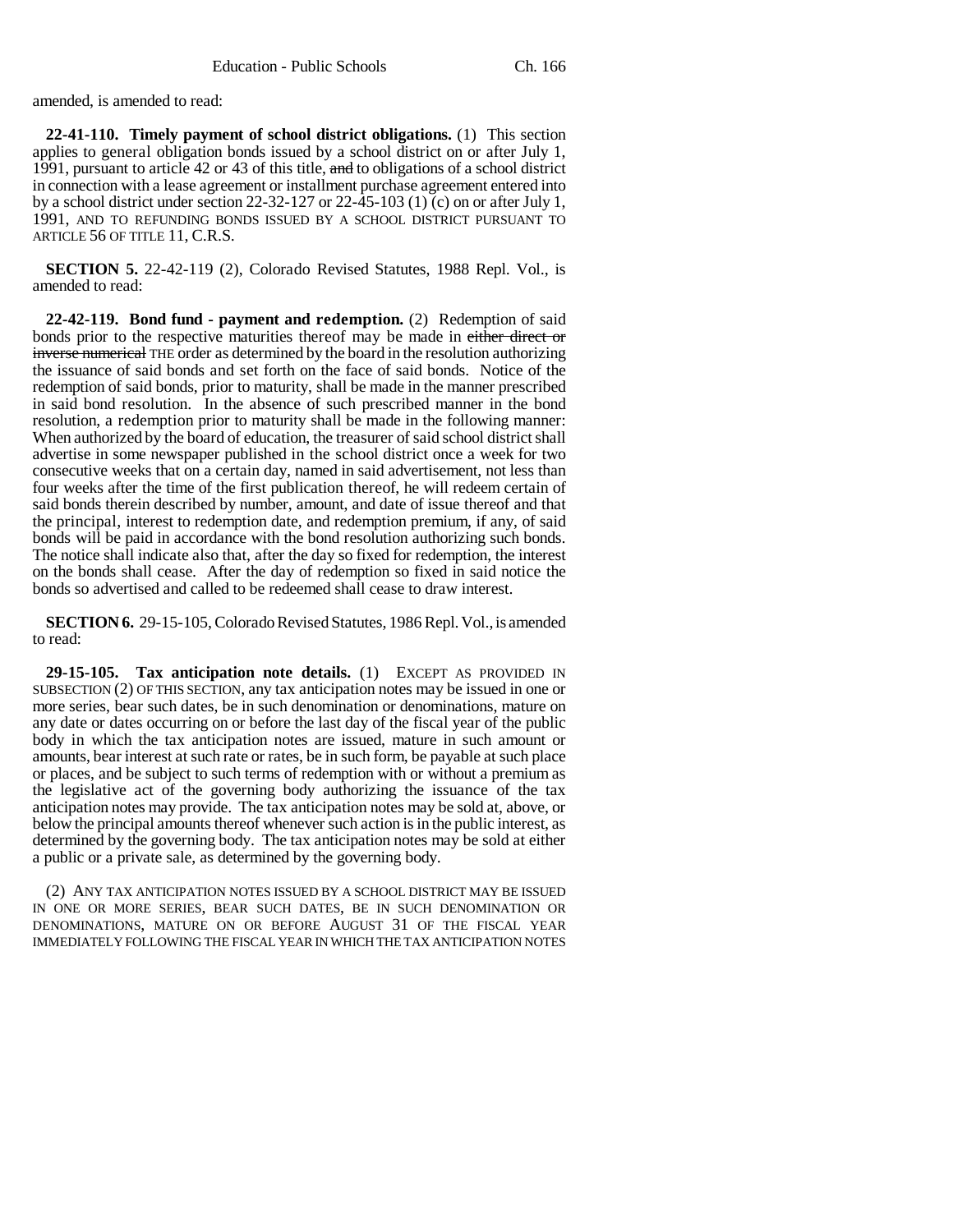## Ch. 166 Education - Public Schools

WERE ISSUED, MATURE IN SUCH AMOUNT OR AMOUNTS, BEAR INTEREST AT SUCH RATE OR RATES, BE IN SUCH FORM, BE PAYABLE AT SUCH PLACE OR PLACES, AND BE SUBJECT TO SUCH TERMS OF REDEMPTION WITH OR WITHOUT A PREMIUM AS THE LEGISLATIVE ACT OF THE GOVERNING BODY AUTHORIZING THE ISSUANCE OF THE TAX ANTICIPATION NOTES MAY PROVIDE. THE TAX ANTICIPATION NOTES MAY BE SOLD AT, ABOVE, OR BELOW THE PRINCIPAL AMOUNTS THEREOF WHENEVER SUCH ACTION IS IN THE PUBLIC INTEREST, AS DETERMINED BY THE GOVERNING BODY. THE TAX ANTICIPATION NOTES MAY BE SOLD AT EITHER A PUBLIC OR A PRIVATE SALE, AS DETERMINED BY THE GOVERNING BODY.

**SECTION 7.** 29-15-112 (10), Colorado Revised Statutes, 1986 Repl. Vol., as amended, is amended to read:

**29-15-112. State treasurer may issue tax anticipation notes for school** districts - repeal. (10) This section is repealed, effective Hul<del>y 31, 1995</del> JULY 31, 2000.

**SECTION 8.** The introductory portion to section 22-42-104 (1), Colorado Revised Statutes, 1988 Repl. Vol., as amended, is amended, and the said 24-42-104 is further amended BY THE ADDITION OF THE FOLLOWING NEW SUBSECTIONS, to read:

**22-42-104. Limit of bonded indebtedness.** (1) EXCEPT AS PROVIDED IN SUBSECTION (1.3) OF THIS SECTION, a school district shall have a limit of bonded indebtedness of the greater of the following:

(1.3) NOTWITHSTANDING THE PROVISIONS OF SUBSECTION (1) OF THIS SECTION, THE LIMIT ON BONDED INDEBTEDNESS OF A SCHOOL DISTRICT SHALL BE TWENTY-FIVE PERCENT OF THE LATEST VALUATION FOR ASSESSMENT OF THE TAXABLE PROPERTY IN SUCH DISTRICT, AS CERTIFIED BY THE COUNTY ASSESSOR TO THE BOARD OF COUNTY COMMISSIONERS, FOR ANY BONDED INDEBTEDNESS APPROVED AT ANY ELECTION HELD BETWEEN JULY 1, 1994, AND JULY 1, 1996, IF THE COMMISSIONER OF EDUCATION OR THE COMMISSIONER'S DESIGNEE CERTIFIES THAT FOR EACH OF THE PRECEDING THREE FISCAL YEARS THE PUPIL ENROLLMENT OR THE FUNDED PUPIL COUNT OF THE DISTRICT AS OF OCTOBER 1, WHICHEVER IS APPLICABLE, HAS INCREASED:

(a) BY THREE PERCENT OR MORE OVER EACH PRECEDING YEAR, IF THE DISTRICT HAS A PUPIL ENROLLMENT OR FUNDED PUPIL COUNT, WHICHEVER IS APPLICABLE, OF AT LEAST ONE THOUSAND PUPILS;

(b) BY TWENTY-FIVE OR MORE PUPILS EACH YEAR, IF THE DISTRICT HAS A PUPIL ENROLLMENT OR FUNDED PUPIL COUNT, WHICHEVER IS APPLICABLE, OF LESS THAN ONE THOUSAND PUPILS.

(1.5) THE DEBT LIMIT PROVIDED IN SUBSECTION (1.3) OF THIS SECTION SHALL APPLY TO A DISTRICT ONLY AS LONG AS THE CONDITIONS OF SUBSECTION (1.3) OF THIS SECTION ARE MET. IN ANY YEAR IN WHICH THE CONDITIONS OF SAID SUBSECTION (1.3) ARE NOT MET, THE DEBT LIMIT SHALL BE THE LIMIT SET FORTH IN SUBSECTION (1) OF THIS SECTION; EXCEPT THAT THE VALIDITY OF BONDED INDEBTEDNESS INCURRED IN ANY YEAR IN WHICH THE DEBT LIMIT IN SAID SUBSECTION (1.3) APPLIED SHALL NOT BE AFFECTED BY A SUBSEQUENT REDUCTION IN THE DISTRICT'S DEBT LIMIT.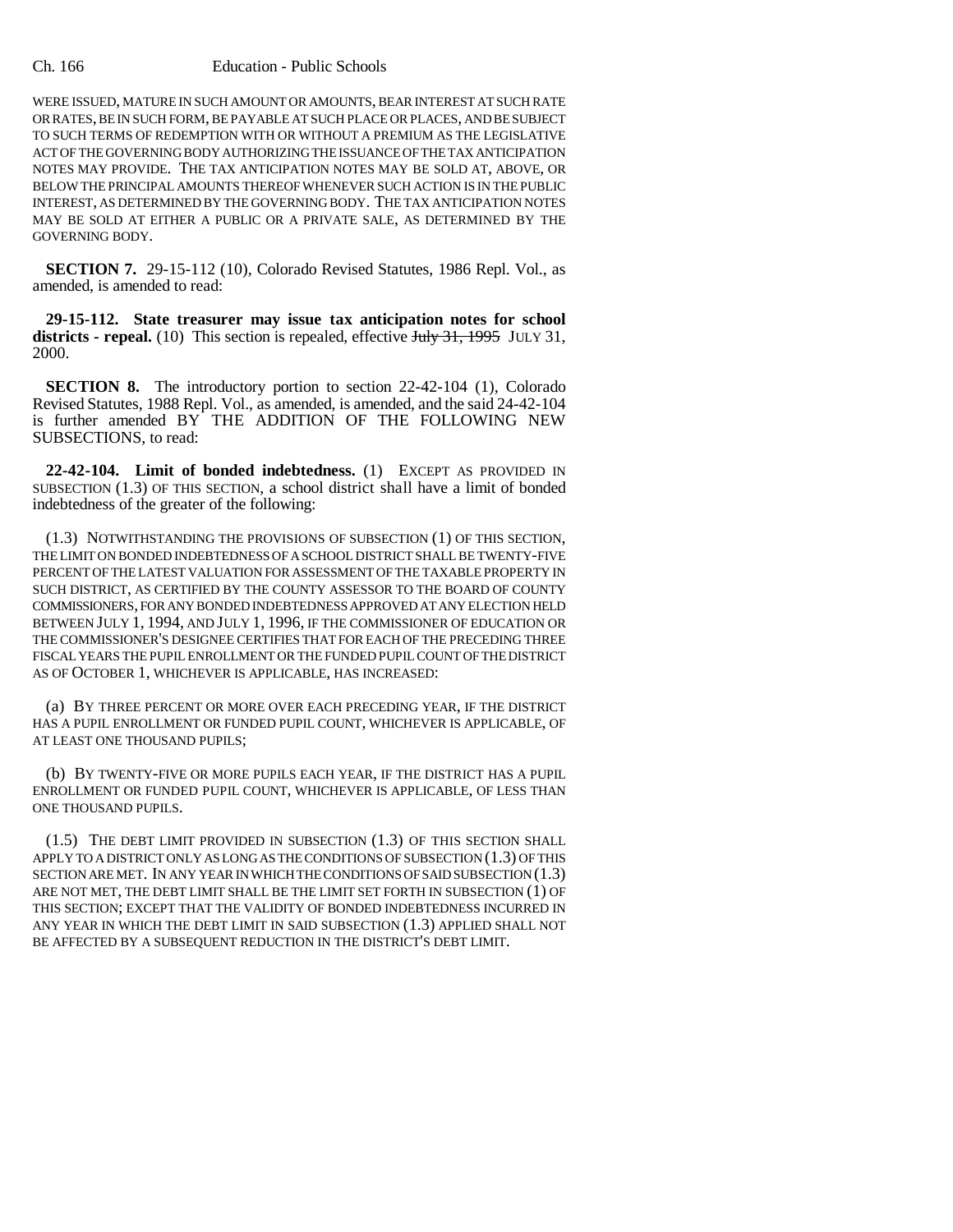**SECTION 9.** 22-44-103.5 (2) (b) (III), Colorado Revised Statutes, 1988 Repl. Vol., as amended, is amended BY THE ADDITION OF A NEW SUB-SUBPARAGRAPH to read:

**22-44-103.5. Budget for 1992 transitional fiscal year.** (2) (b) (III) (D) NOTWITHSTANDING THE PROVISIONS OF SUB-SUBPARAGRAPH (C) OF THIS SUBPARAGRAPH (III), FOR THE 1995-96 FISCAL YEAR AND FISCAL YEARS THEREAFTER, THE AMOUNT OF PROPERTY TAX REVENUE CARRIED FORWARD SHALL BE OFFSET AGAINST ANY STATE AID OR CATEGORICAL SUPPORT FUNDS THAT THE DISTRICT WOULD OTHERWISE BE ELIGIBLE TO RECEIVE FROM THE STATE DURING THE 1995-96 FISCAL YEAR AND FISCAL YEARS THEREAFTER. AFTER THE OFFSET IS MADE IN EACH FISCAL YEAR, THE BOARD OF EDUCATION MAY USE ITS EXCESS PROPERTY TAX REVENUE FOR ANY CAPITAL PROJECTS OR MAY USE NO MORE THAN TEN PERCENT OF THE EXCESS PROPERTY TAX REVENUE REMAINING TO BE OFFSET AT THE END OF THE FISCAL YEAR FOR ANY LAWFUL PURPOSE. THE AMOUNT OF EXCESS PROPERTY TAX REVENUE REMAINING TO BE OFFSET SHALL BE REDUCED EACH YEAR BY TEN PERCENT OR THE AMOUNT OF ANY CAPITAL PROJECTS ON WHICH THE MONEY IS SPENT. BY JANUARY 30 OF EACH FISCAL YEAR THE BOARD OF EDUCATION SHALL CERTIFY TO THE STATE DEPARTMENT OF EDUCATION THE TOTAL AMOUNT OF EXCESS PROPERTY TAX REVENUE SPENT OR OTHERWISE ENCUMBERED ON CAPITAL PROJECTS FOR THE FISCAL YEAR. ONCE THE AMOUNT OF EXCESS PROPERTY TAX REVENUE REMAINING TO BE OFFSET REACHES ZERO, THE DISTRICT SHALL RECEIVE STATE AID OR RECEIVE CATEGORICAL SUPPORT FUNDS THAT THE DISTRICT WOULD OTHERWISE BE ELIGIBLE TO RECEIVE FROM THE STATE.

**SECTION 10.** 22-45-103 (1) (c) (I) (E), Colorado Revised Statutes, 1988 Repl. Vol., is amended to read:

**22-45-103. Funds.** (1) The following funds are created for each school district for purposes specified in this article:

(c) **Capital reserve fund.** (I) Moneys allocated pursuant to the provisions of section 22-54-105 (2) shall be transferred from the general fund and recorded in the capital reserve fund along with the revenues received pursuant to section 39-5-132, C.R.S. Such revenues may be supplemented by gifts, donations, and tuition receipts. Unencumbered moneys in the fund may be transferred to the insurance reserve fund or to any other fund established solely for the management of risk-related activities as identified in section 24-10-115, C.R.S., and article 13 of title 29, C.R.S., by resolution of the board of education when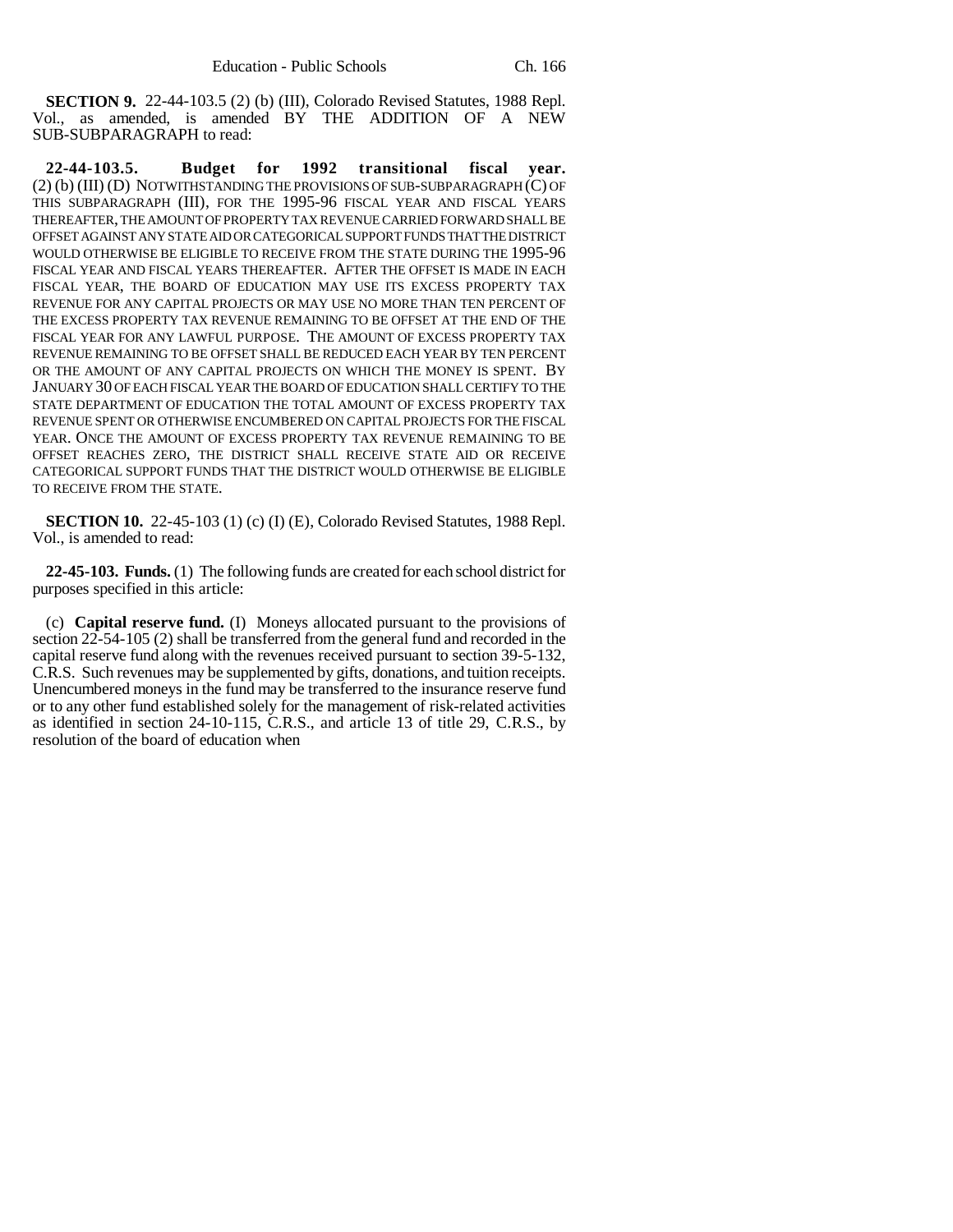such transfer is deemed necessary by the board. Expenditures from the fund shall be limited to long-range capital outlay expenditures and shall be made only for the following purposes:

(E) Acquisition of school buses or other equipment, the estimated unit cost of which, including any necessary installation, is in excess of two hundred fifty SEVEN HUNDRED FIFTY dollars;

**SECTION 11.** 22-51-104 (2), Colorado Revised Statutes, 1988 Repl. Vol., as amended, is amended to read:

**22-51-104. Methods of determining reimbursement entitlement.** (2) In no event shall the reimbursement entitlement of any school district under the provisions of subsection (1) of this section for any entitlement period exceed ninety percent of the total amount expended by the school district during said entitlement period for current operating expenditures for pupil transportation. nor, for entitlement periods beginning on or after July 1, 1993, if a school district is subject to a court-ordered desegregation order, shall the entitlement of any such district be less than fifty-five percent of the total amount expended by the district during said entitlement period for current operating expenditures for pupil transportation.

**SECTION 12.** 22-51-106 (2), Colorado Revised Statutes, 1988 Repl. Vol., is amended to read:

**22-51-106. Certification to and payment by state treasurer - deficiency in fund.** (2) (a) In the event the amount of money appropriated by the general assembly to the public school transportation fund is less than the amount of the total reimbursement entitlements of all of the school districts authorized by this section, the amount to be distributed to each school district shall be in the same proportion as the amount which the appropriation made bears to the total amount of the reimbursement entitlements of all school districts.

(b) FOR THE ENTITLEMENT PERIOD BEGINNING ON OR AFTER JULY 1, 1993, THE CALCULATION IN PARAGRAPH (a) OF THIS SUBSECTION (2) SHALL BE BASED ON THE AMOUNT OF MONEY APPROPRIATED BY THE GENERAL ASSEMBLY TO THE PUBLIC SCHOOL TRANSPORTATION FUND REDUCED BY ONE MILLION FIVE HUNDRED THOUSAND DOLLARS. AFTER MAKING THE CALCULATION IN PARAGRAPH (a) OF THIS SUBSECTION (2), FOR THE ENTITLEMENT PERIOD BEGINNING ON OR AFTER JULY 1, 1993, ANY DISTRICT SUBJECT TO A COURT-ORDERED DESEGREGATION ORDER SHALL BE ENTITLED TO REIMBURSEMENT OF ONE MILLION FIVE HUNDRED THOUSAND DOLLARS FOR PUPIL TRANSPORTATION IN ADDITION TO ANY AMOUNT RECEIVED PURSUANT TO PARAGRAPH (a) OF THIS SUBSECTION (2).

**SECTION 13.** 22-54-103 (1) (a) (II), Colorado Revised Statutes, 1988 Repl. Vol., as amended, is amended to read:

**22-54-103. Definitions.** As used in this article, unless the context otherwise requires: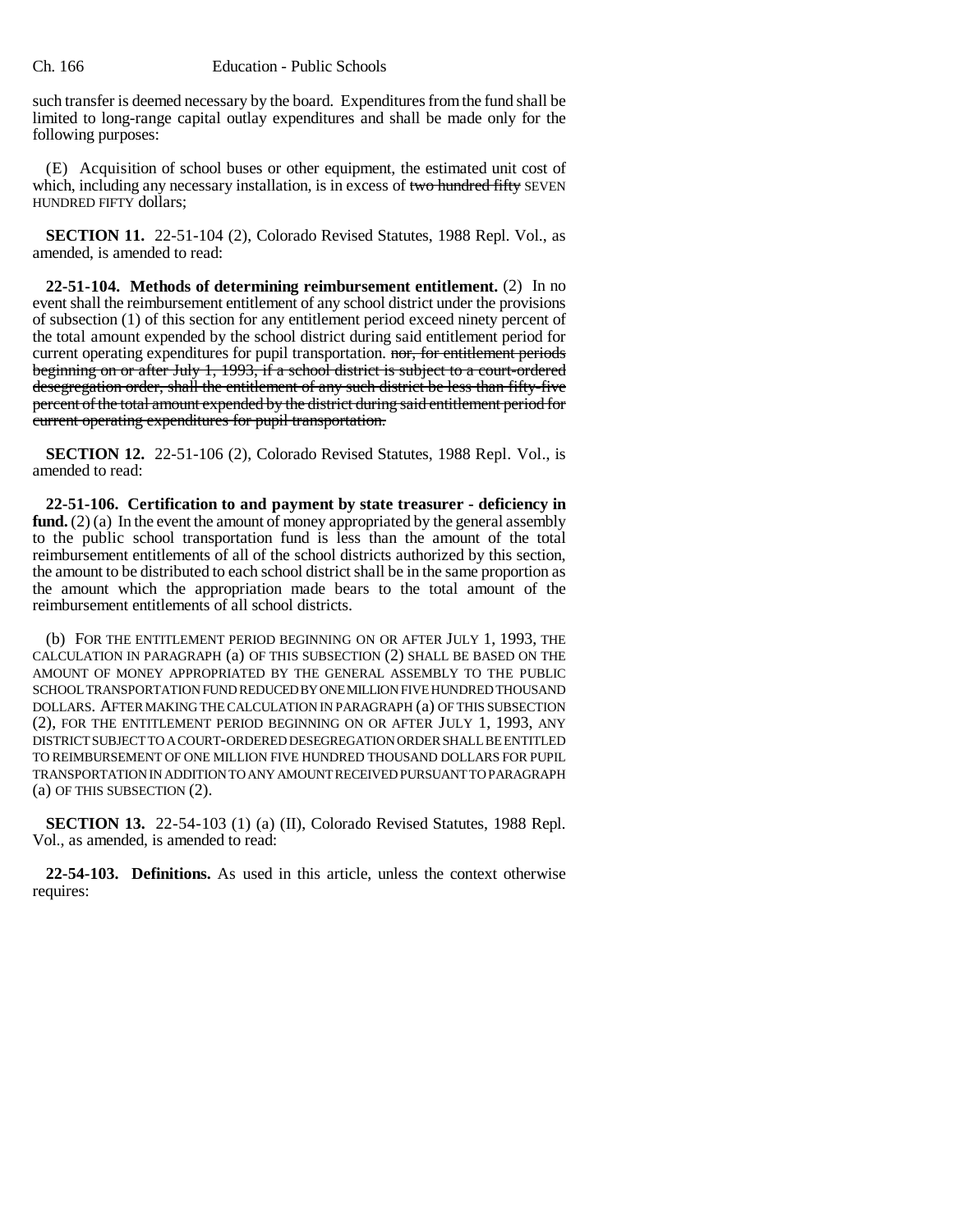(1) (a) "At-risk pupils" means:

(II) For the 1995-96 budget year and budget years thereafter, THE GREATER OF:

(A) THE NUMBER OF DISTRICT PUPILS ELIGIBLE FOR FREE LUNCH; OR

(B) The number of pupils calculated in accordance with the following formula:

District percentage of pupils eligible for free lunch x District pupil enrollment

**SECTION 14.** 22-54-104 (2) (a), (4) (b), and (5) (a), Colorado Revised Statutes, 1988 Repl. Vol., as amended, are amended to read:

**22-54-104. District total program.** (2) (a) (I) Except as otherwise provided in this subsection (2), subsection (6) of this section, or section 22-54-104.3, a district's total program for  $\frac{any}{n}$  THE 1994-95 budget year shall be the greater of the following:

 $(H)$  (A) (District per pupil funding x District funded pupil count) + District at-risk funding; or

 $(H)$  (B) \$3,975 x District funded pupil count

(II) EXCEPT AS OTHERWISE PROVIDED IN THIS SUBSECTION (2), SUBSECTION (6) OF THIS SECTION, OR SECTION 22-54-104.3, A DISTRICT'S TOTAL PROGRAM FOR THE 1995-96 BUDGET YEAR SHALL BE THE GREATER OF THE FOLLOWING:

(A) (DISTRICT PER PUPIL FUNDING x DISTRICT FUNDED PUPIL COUNT)+DISTRICT AT-RISK FUNDING; OR

(B) \$4,200 x DISTRICT FUNDED PUPIL COUNT

(4) A district's at-risk funding shall be determined in accordance with one of the following formulas:

(b) If the district percentage of at-risk pupils is greater than the statewide average percentage of at-risk pupils and the district's funded pupil count is greater than four hundred fifty-nine, the formula shall be:

((District per pupil funding x 11%) x (Statewide average percentage of at-risk pupils x District pupil enrollment)) + ((District per pupil funding x District at-risk factor) x (District at-risk pupils - (Statewide average percentage of at-risk pupils x District pupil enrollment)) ENROLLMENT))

(5) For purposes of the formulas used in this section:

(a) (I) The statewide base per pupil funding for the 1994-95 budget year shall be \$3,390.

(II) (A) FOR THE 1995-96 BUDGET YEAR, THE STATEWIDE BASE PER PUPIL FUNDING SHALL BE \$3,390 SUPPLEMENTED BY \$73 TO ACCOUNT FOR INFLATION.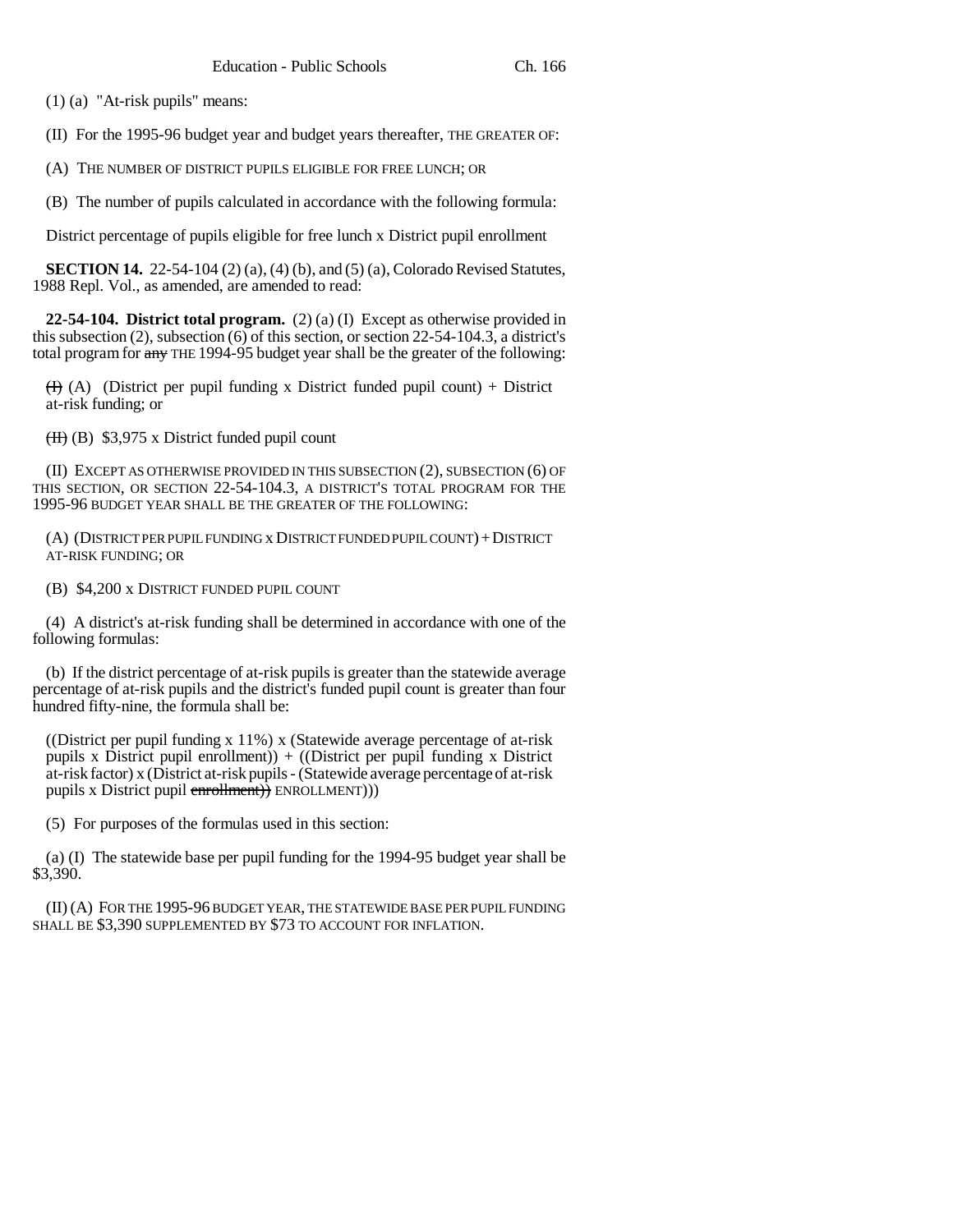## Ch. 166 Education - Public Schools

(B) IN ADDITION TO THE \$73 INCREASE IN THE STATEWIDE BASE PER PUPIL FUNDING FOR THE 1995-96 BUDGET YEAR, THE DEPARTMENT SHALL FURTHER INCREASE THE BASE PER PUPIL FUNDING IN AN AMOUNT THAT WILL SPEND ANY STATE MONEYS NOT EXPENDED BY THE DEPARTMENT BECAUSE DISTRICTS COULD NOT ACCEPT THE FULL INCREASE IN 1995-96 TOTAL PROGRAM AUTHORIZED PURSUANT TO THE PROVISIONS OF SECTION 22-54-104.3 (2.5) (c) AND (d). THE DEPARTMENT SHALL DETERMINE THE AMOUNT OF THE ADDITIONAL INCREASE, IF ANY, NO LATER THAN DECEMBER 10,1995.

**SECTION 15.** 22-54-104.3 (4), the introductory portion to 22-54-104.3 (5), and 22-54-104.3 (5) (g), Colorado Revised Statutes, 1988 Repl. Vol., as amended, are amended, and the said 22-54-104.3 is further amended BY THE ADDITION OF THE FOLLOWING NEW SUBSECTIONS, to read:

**22-54-104.3. Total program for 1994-95 and 1995-96 budget years and budget years thereafter - special provisions.** (2.5) (a) NOTWITHSTANDING THE PROVISIONS OF SECTION 22-54-104 (2) AND (6), A DISTRICT'S 1995-96 TOTAL PROGRAM SHALL NOT EXCEED THE DISTRICT'S 1994-95 REVENUE MULTIPLIED BY 100% PLUS THE DISTRICT'S MAXIMUM ANNUAL PERCENTAGE CHANGE IN 1995-96 FISCAL YEAR SPENDING.

(b) FOR PURPOSES OF THIS SUBSECTION (2.5):

(I) "MAXIMUM ANNUAL PERCENTAGE CHANGE IN 1995-96 FISCAL YEAR SPENDING" MEANS THE PERCENTAGE CHANGE IN FISCAL YEAR SPENDING ALLOWED BY SECTION 20 OF ARTICLE X OF THE STATE CONSTITUTION BASED UPON THE DEFINITION OF INFLATION FOUND IN SAID SECTION 20 AND BASED UPON THE DEFINITION OF LOCAL GROWTH AS THE PERCENTAGE CHANGE BETWEEN THE DISTRICT'S OCTOBER 1994 FUNDED PUPIL COUNT AND THE DISTRICT'S OCTOBER 1995 FUNDED PUPIL COUNT.

(II) "1994-95 REVENUE" MEANS THE DISTRICT'S 1994-95 TOTAL PROGRAM MINUS ANY INCREASE IN 1993-94 EQUALIZATION PROGRAM FUNDING PURSUANT TO FORMER SECTION 22-53-107.4 (4) (a) PLUS ANY INCREASE IN THE DISTRICT'S 1994-95 TOTAL PROGRAM PURSUANT TO SUBSECTION (6) OF THIS SECTION.

(c) FOR THE PERIOD FROM JULY 1 THROUGH DECEMBER 31, 1995, IF A DISTRICT'S 1995-96 TOTAL PROGRAM WAS CALCULATED PURSUANT TO PARAGRAPH (a) OF THIS SUBSECTION (2.5) AND THE DISTRICT IS CAPABLE OF RECEIVING AN INCREASE IN ITS TOTAL 1995-96 TOTAL PROGRAM WITHIN THE LIMITATIONS ON ITS FISCAL YEAR SPENDING FOR THE 1995-96 BUDGET YEAR UNDER SECTION 20 OF ARTICLE X OF THE STATE CONSTITUTION, THE DISTRICT MAY NOTIFY THE DEPARTMENT THAT IT MAY RECEIVE AN ADDITIONAL INCREASE IN AN AMOUNT EQUAL TO THE LESSER OF:

(I) FIFTY DOLLARS MULTIPLIED BY THE DISTRICT'S 1995-96 FUNDED PUPIL COUNT;

(II) THE DIFFERENCE BETWEEN THE DISTRICT'S 1995-96 TOTAL PROGRAM CALCULATED PURSUANT TO PARAGRAPH (a) OF THIS SUBSECTION (2.5) AND THE DISTRICT'S 1995-96 TOTAL PROGRAM CALCULATED PURSUANT TO SECTION 22-54-104 (2) OR (6); OR

(III) THE DIFFERENCE BETWEEN THE DISTRICT'S 1995-96 TOTAL PROGRAM CALCULATED PURSUANT TO PARAGRAPH (a) OF THIS SUBSECTION (2.5) AND THE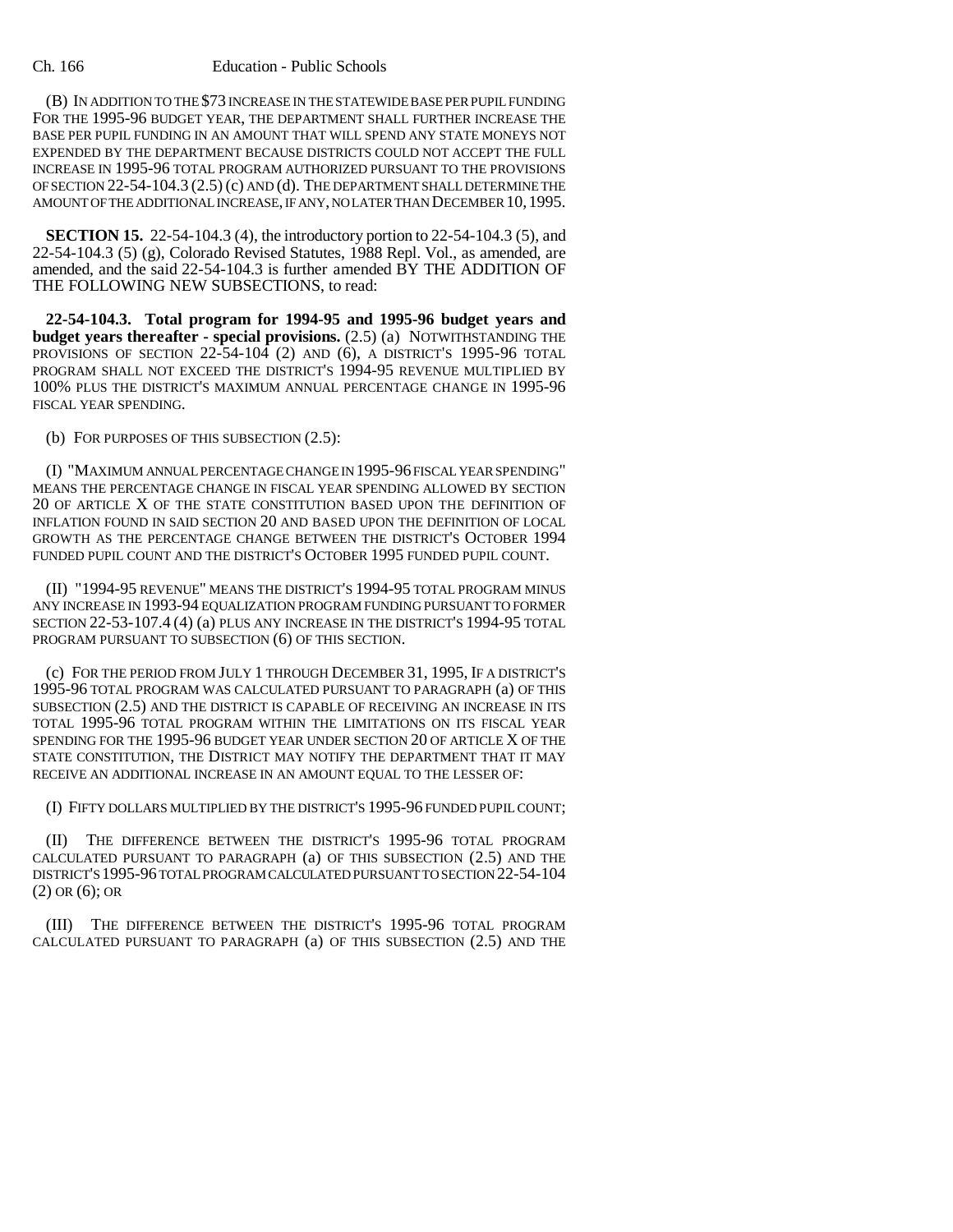DISTRICT'S ALLOWABLE FISCAL YEAR SPENDING FOR THE 1995-96 BUDGET YEAR UNDER SECTION 20 OF ARTICLE X OF THE STATE CONSTITUTION.

(d) (I) ANY DISTRICT ELIGIBLE FOR AN INCREASE PURSUANT TO PARAGRAPH (c) OF THIS SUBSECTION (2.5) MAY CERTIFY TO THE DEPARTMENT OF EDUCATION THAT IT MAY RECEIVE AN ADDITIONAL INCREASE IN ITS 1995-96 TOTAL PROGRAM IN AN AMOUNT EQUAL TO THE LESSER OF:

(A) TWO HUNDRED TWENTY-FIVE DOLLARS MULTIPLIED BY THE DISTRICT'S 1995-96 FUNDED PUPIL COUNT MINUS THE AMOUNT OF ADDITIONAL INCREASE RECEIVED PURSUANT TO PARAGRAPH (c) OF THIS SUBSECTION (2.5);

(B) THE DIFFERENCE BETWEEN THE DISTRICT'S 1995-96 TOTAL PROGRAM AS INCREASED BY PARAGRAPH (c) OF THIS SUBSECTION (2.5) AND THE DISTRICT'S 1995-96 TOTAL PROGRAM CALCULATED PURSUANT TO SECTION 22-54-104(2) OR (6); OR

(C) THE DIFFERENCE BETWEEN THE DISTRICT'S 1995-96 TOTAL PROGRAM AS INCREASED BY PARAGRAPH (c) OF THIS SUBSECTION (2.5) AND THE DISTRICT'S 1995-96 FISCAL YEAR SPENDING UNDER SECTION 20 OF ARTICLE X OF THE STATE CONSTITUTION.

(II) EACH DISTRICT ELIGIBLE FOR AN INCREASE PURSUANT TO THIS PARAGRAPH (d) SHALL CERTIFY TO THE DEPARTMENT THE EXACT DOLLAR AMOUNT OF INCREASE THAT THE DISTRICT CAN ACCEPT. SUCH CERTIFICATION SHALL BE SUBMITTED NO LATER THAN DECEMBER 1, 1995, AND MUST HAVE BEEN REVIEWED AND APPROVED BY AN AUDITOR FOR THE DISTRICT.

(2.7) (a) FOR THE 1996-97 BUDGET YEAR AND BUDGET YEARS THEREAFTER, NOTWITHSTANDING THE PROVISIONS OF SECTION 22-54-104 (2) AND (6), A DISTRICT'S TOTAL PROGRAM FOR THE APPLICABLE BUDGET YEAR SHALL NOT EXCEED THE DISTRICT'S TOTAL PROGRAM FOR THE PRIOR BUDGET YEAR MULTIPLIED BY 100% PLUS THE DISTRICT'S MAXIMUM ANNUAL PERCENTAGE CHANGE IN THE APPLICABLE FISCAL YEAR SPENDING.

(b) FOR PURPOSES OF THIS SUBSECTION (2.7), "MAXIMUM ANNUAL PERCENTAGE CHANGE IN THE APPLICABLE FISCAL YEAR SPENDING" MEANS THE PERCENTAGE CHANGE IN FISCAL YEAR SPENDING ALLOWED BY SECTION 20 OF ARTICLE X OF THE STATE CONSTITUTION BASED UPON THE DEFINITION OF INFLATION FOUND IN SAID SECTION 20 AND BASED UPON THE DEFINITION OF LOCAL GROWTH AS THE PERCENTAGE CHANGE BETWEEN THE DISTRICT'S FUNDED PUPIL COUNT DURING THE IMMEDIATELY PRECEDING OCTOBER AND THE DISTRICT'S CURRENT YEAR OCTOBER FUNDED PUPIL COUNT.

(4) Notwithstanding the provisions of section 22-54-104 (2), for the 1995-96 budget year, if a district's 1994-95 total program was calculated pursuant to subsection (3) of this section, the total program for such district shall be calculated in accordance with the following formula:

(a) If the district's 1995-96 funded pupil count is equal to or less than the district's 1994-95 funded pupil count, the formula shall be: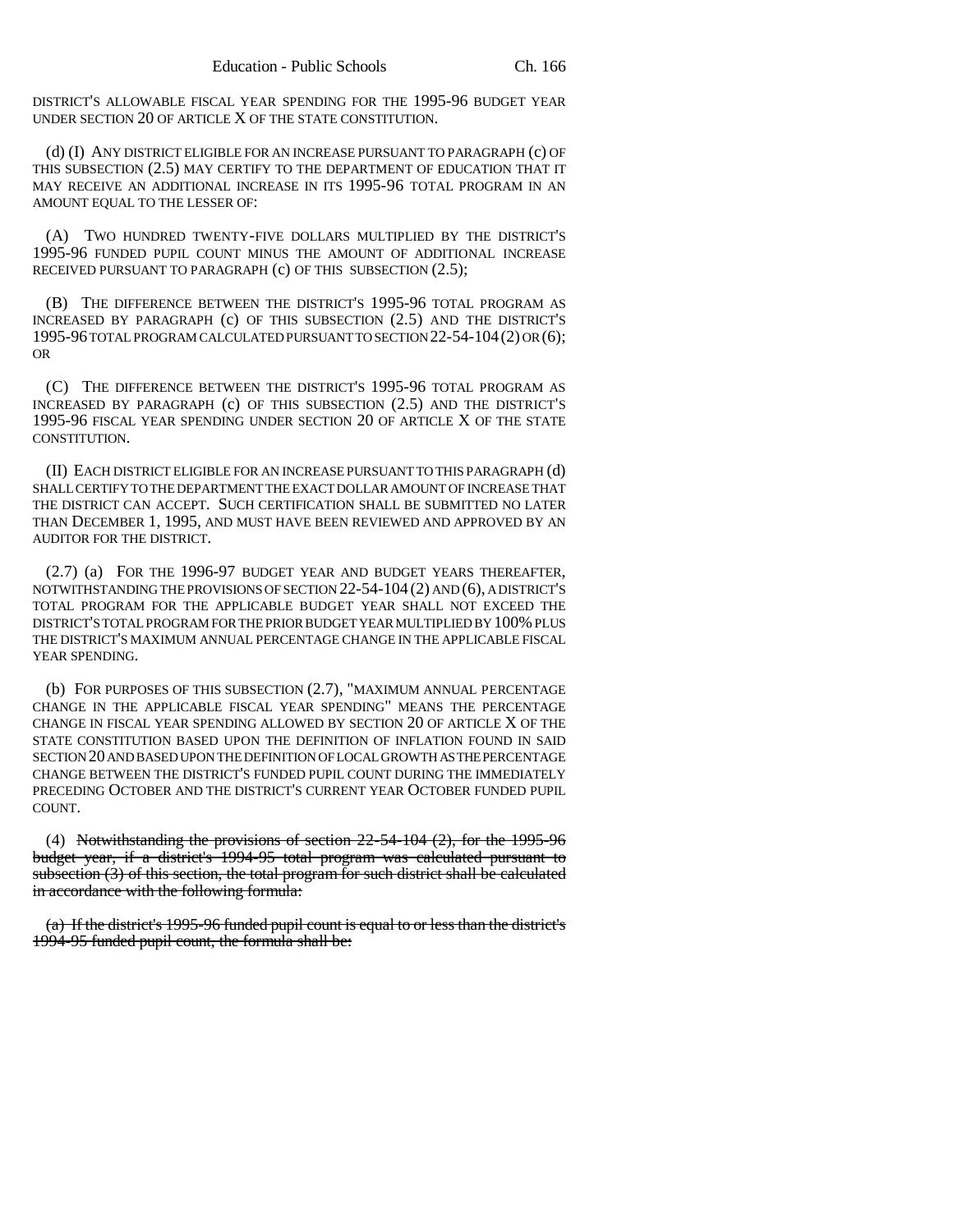District funded pupil count x District prior year total per pupil funding

(b) If the district's 1995-96 funded pupil count is greater than the district's 1994-95 funded pupil count, the formula shall be:

District prior year total program + ((District funded pupil count - District prior year funded pupil count) x District total formula per pupil funding)

(c) If a district's total program, as calculated pursuant to this subsection (4), is less than its total program as calculated pursuant to section 22-54-104 (2), such district shall no longer be subject to the provisions of this subsection (4) but shall be subject to the provisions of section  $22-54-104$  (2).

(5) For purposes of subsections SUBSECTION (3) and  $(4)$  of this section and section 22-54-104 (6):

(g) A district's "prior year total program" means the district's total program for the immediately preceding budget year, as calculated pursuant to subsection (3) of this section.

(6) (a) IF A DISTRICT RECEIVED AN ADDITIONAL INCREASE IN ITS 1993-94 EQUALIZATION PROGRAM FUNDING PURSUANT TO FORMER SECTION 22-53-107.4 (4) (a) AND THE DISTRICT'S 1994-95 FISCAL YEAR SPENDING MULTIPLIED BY 100% PLUS THE PERCENTAGE CHANGE IN FISCAL YEAR SPENDING IS LESS THAN ITS 1995-96 ALLOWABLE SPENDING, THEN THE DISTRICT SHALL BE ENTITLED TO AN ADDITIONAL INCREASE IN THE DISTRICT'S 1994-95 TOTAL PROGRAM EQUAL TO THE LESSER OF:

(I) THE DIFFERENCE BETWEEN ITS 1995-96 ALLOWABLE SPENDING DIVIDED BY 100% PLUS THE PERCENTAGE CHANGE IN FISCAL YEAR SPENDING AND ITS 1994-95 FISCAL YEAR SPENDING;

(II) AN AMOUNT EQUAL TO THE ADDITIONAL INCREASE IN THE DISTRICT'S 1993-94 EQUALIZATION PROGRAM FUNDING PURSUANT TO FORMER SECTION 22-53-107.4 (4) (a); OR

(III) THE DIFFERENCE BETWEEN ITS 1994-95 ALLOWABLE REVENUE AND ITS 1994-95 ACTUAL REVENUE.

(b) ANY DISTRICT ENTITLED TO AN ADDITIONAL INCREASE IN THE DISTRICT'S 1994-95 TOTAL PROGRAM PURSUANT TO THIS SUBSECTION (6) SHALL SPEND THE FUNDING DURING THE 1994-95 FISCAL YEAR IN COMPLIANCE WITH SECTION 20 (2) (e) OF ARTICLE X OF THE STATE CONSTITUTION.

(c) FOR PURPOSES OF THIS SUBSECTION (6):

(I) "1994-95 FISCAL YEAR SPENDING" MEANS 1994-95 TOTAL PROGRAM CALCULATED PURSUANT TO SECTION 22-54-104 (2) OR (6) OR SECTION 22-54-104.3 MINUS THE ADDITIONAL INCREASE IN 1993-94 EQUALIZATION PROGRAM FUNDING.

(II) "1995-96 ALLOWABLE SPENDING" MEANS THE LESSER OF: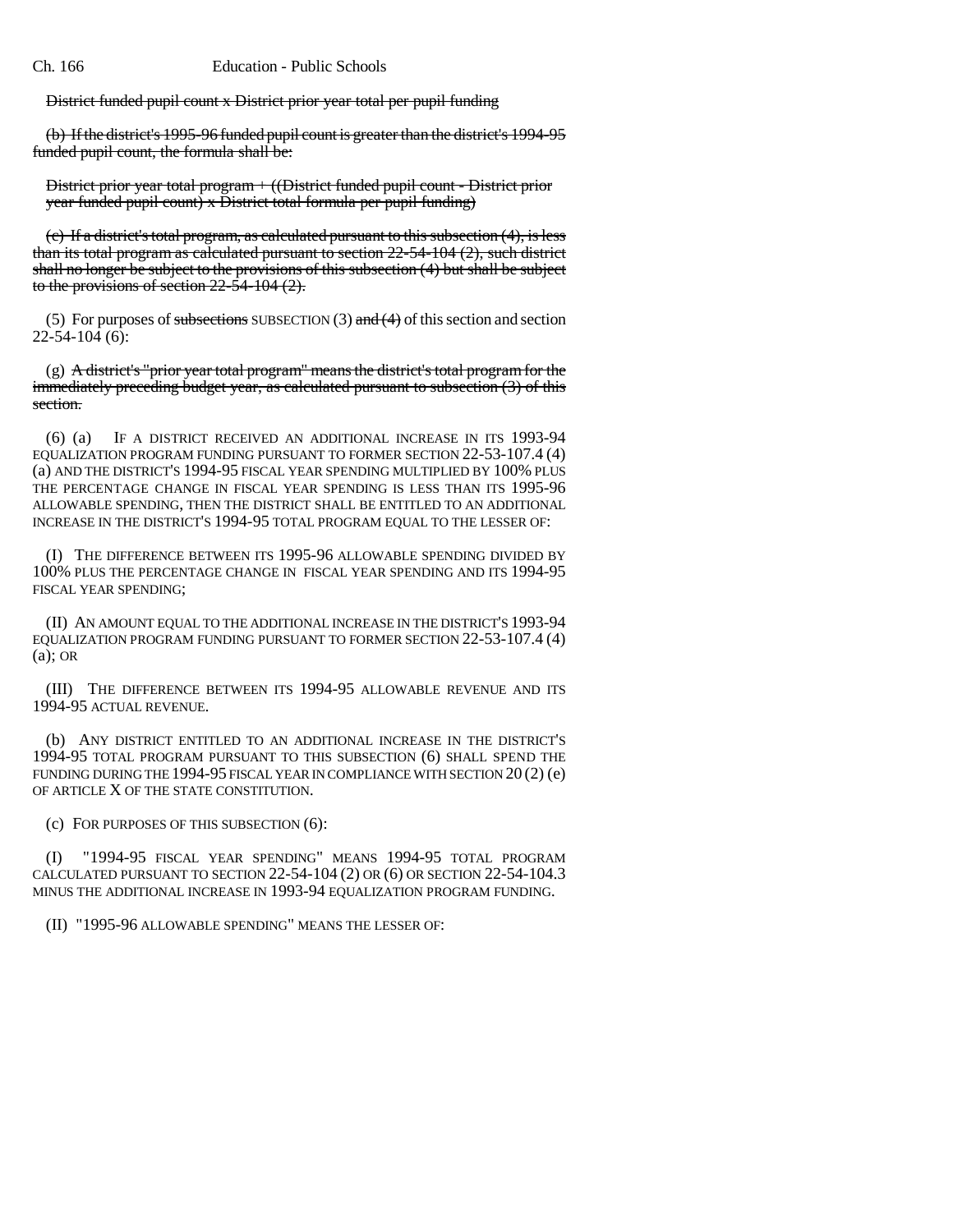(A) PROJECTED 1995-96 TOTAL PROGRAM AS CALCULATED PURSUANT TO SECTION 22-54-104 (2) OR (6); OR

(B) 1994-95 TOTAL PROGRAM CALCULATED PURSUANT TO SECTION 22-54-104 (2) OR (6) OR SECTION 22-54-104.3 MULTIPLIED BY 100% PLUS THE PERCENTAGE CHANGE IN FISCAL YEAR SPENDING.

(III) "PERCENTAGE CHANGE IN FISCAL YEAR SPENDING" MEANS THE PERCENTAGE CHANGE IN FISCAL YEAR SPENDING ALLOWED BY SECTION 20 OF ARTICLE X OF THE STATE CONSTITUTION BASED UPON THE DEFINITION OF INFLATION FOUND IN SAID SECTION 20 AND BASED ON THE DEFINITION OF LOCAL GROWTH AS THE PERCENTAGE CHANGE BETWEEN THE DISTRICT'S OCTOBER 1994 FUNDED PUPIL COUNT AND THE DISTRICT'S PROJECTED OCTOBER 1995 FUNDED PUPIL COUNT.

(IV) "1994-95 ALLOWABLE REVENUE" MEANS THE 1993-94 ACTUAL TOTAL FUNDING, AS DEFINED IN PARAGRAPH (a) OF SUBSECTION (2) OF THIS SECTION, MULTIPLIED BY THE MAXIMUM ANNUAL PERCENTAGE CHANGE IN 1994-95 FISCAL YEAR SPENDING, AS DEFINED IN PARAGRAPH (e) OF SUBSECTION (2) OF THIS SECTION.

(V) "1994-95 ACTUAL REVENUE" MEANS STATE AID FOR THE 1994-95 BUDGET YEAR, 1994 PROPERTY TAX REVENUE, SPECIFIC OWNERSHIP TAX REVENUE PURSUANT TO SECTION 22-54-106, AND ANY EXCESS PROPERTY TAX REVENUE OFFSET AGAINST ANY STATE AID PURSUANT TO SECTION 22-44-103.5.

(d) EACH DISTRICT ELIGIBLE FOR AN INCREASE PURSUANT TO THIS SUBSECTION (6) SHALL CERTIFY TO THE DEPARTMENT THE EXACT DOLLAR AMOUNT OF INCREASE THAT THE DISTRICT CAN ACCEPT IN ORDER TO ENSURE THAT NO DISTRICT EXCEEDS ITS ALLOWABLE FISCAL YEAR SPENDING FOR THE 1994-95 BUDGET YEAR UNDER SECTION 20 OF ARTICLE X OF THE STATE CONSTITUTION; EXCEPT THAT THE AMOUNT CERTIFIED SHALL NOT EXCEED THE AMOUNT OF INCREASE DETERMINED IN PARAGRAPH (a) OF THIS SUBSECTION (6).

**SECTION 16.** 22-54-108 (3) (b), Colorado Revised Statutes, 1988 Repl. Vol., as amended, is amended, and the said 22-54-108 (3) is further amended BY THE ADDITION OF THE FOLLOWING NEW PARAGRAPHS, to read:

**22-54-108. Authorization of additional local revenues.** (3) (b) Whenever a district is granted the authority to raise and expend additional local property tax revenues, the specific dollar amount approved at the election, in addition to specific dollar amounts of additional local property tax revenues approved at previous elections under the provisions of former section 22-53-117, shall be the maximum that may be raised and expended under this article in addition to the district's total program.

The total additional local property tax revenues which THAT may be authorized at elections held pursuant to this section shall not exceed under any circumstances twenty percent of the district's total program, as determined pursuant to section 22-54-104 (2), for the budget year in which the election at which the twenty percent limitation was reached or two hundred thousand dollars, whichever is greater.

(e) (I) IF A DISTRICT'S LEVY IS REDUCED PURSUANT TO SECTION 22-54-106 (2) (b) (I), THE PROVISIONS OF THIS PARAGRAPH (e), AS WELL AS THE PROVISIONS OF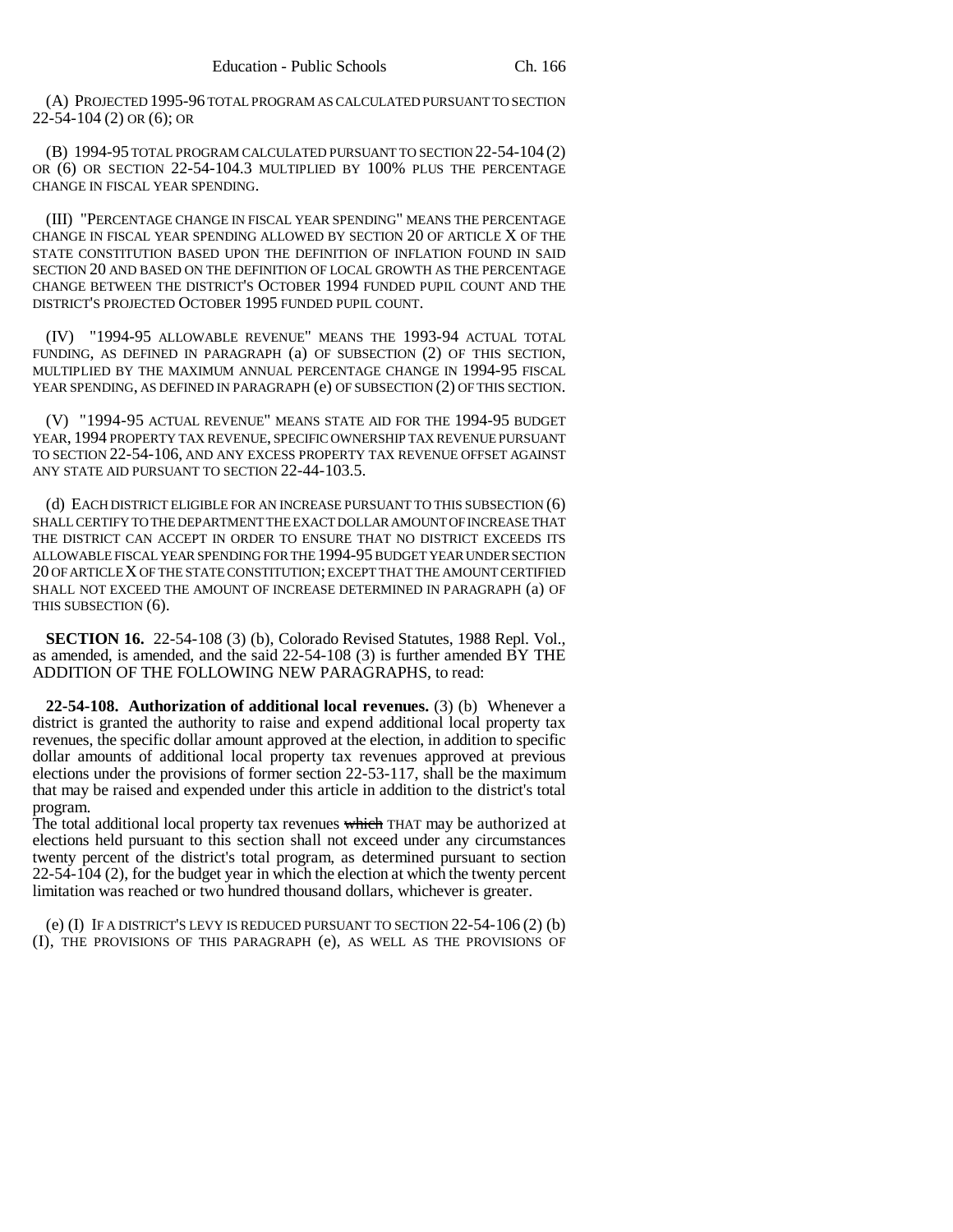PARAGRAPH (d) OF THIS SUBSECTION (3), SHALL APPLY IN CALCULATING THE LIMITATION OF THIS SUBSECTION (3).

(II) IN APPLYING THE LIMITATION OF THIS SUBSECTION (3), THE DIFFERENCE BETWEEN THE DISTRICT'S TOTAL PROGRAM FOR THE 1994-95 BUDGET YEAR, AS CALCULATED PURSUANT TO SECTION 22-54-104.3 (3), AND THE DISTRICT'S TOTAL PROGRAM FOR THE 1994-95 BUDGET YEAR, AS CALCULATED PURSUANT TO SECTION 22-54-104 (2), SHALL BE COUNTED TOWARD SUCH LIMITATION.

(f) IN APPLYING THE LIMITATION OF THIS SUBSECTION (3), THE AMOUNT OF PROPERTY TAX GENERATED BY THE NUMBER OF MILLS CALCULATED PURSUANT TO SECTION 22-54-106 (2) (b) (III) SHALL BE COUNTED TOWARD SUCH LIMITATION.

(g) IF THE ADDITIONAL LOCAL PROPERTY TAX REVENUES ALREADY AUTHORIZED, THE SPECIFIC OWNERSHIP TAX REVENUE, IF ANY, AND THE AMOUNTS SET FORTH IN SUBPARAGRAPH (II) OF PARAGRAPH (e) OR PARAGRAPH (f) OF THIS SUBSECTION (3) EXCEED THE LIMITATION, THE DISTRICT SHALL NOT BE AUTHORIZED TO HOLD AN ELECTION PURSUANT TO THE PROVISIONS OF THIS SECTION UNTIL THE LIMITATION IS GREATER THAN THE ADDITIONAL LOCAL PROPERTY TAX REVENUES ALREADY AUTHORIZED, THE SPECIFIC OWNERSHIP TAX REVENUE, IF ANY, AND THE AMOUNT SET FORTH IN SUBPARAGRAPH (II) OF PARAGRAPH (e) OR PARAGRAPH (f) OF THIS SUBSECTION (3).

**SECTION 17.** 22-54-108 (3) (d), Colorado Revised Statutes, 1988 Repl. Vol., as amended, is amended BY THE ADDITION OF A NEW SUBPARAGRAPH to read:

**22-54-108. Authorization of additional local revenues.** (3) (d) (II.5) ANY PORTION OF THE SPECIFIC OWNERSHIP TAX PAID TO THE DISTRICT OTHER THAN THAT SPECIFIED IN SUB-SUBPARAGRAPHS (A) AND (B) OF SUBPARAGRAPH (II) OF THIS PARAGRAPH (d) SHALL NOT APPLY TO THE LIMITATION IN THIS SUBSECTION (3) BUT SHALL APPLY TO THE DISTRICT'S SHARE OF ITS TOTAL PROGRAM PURSUANT TO SECTION  $22-54-106(1)$  (a) (I).

**SECTION 18.** 22-54-106 (1) (a) (I) and (2), Colorado Revised Statutes, 1988 Repl. Vol., as amended, are amended to read: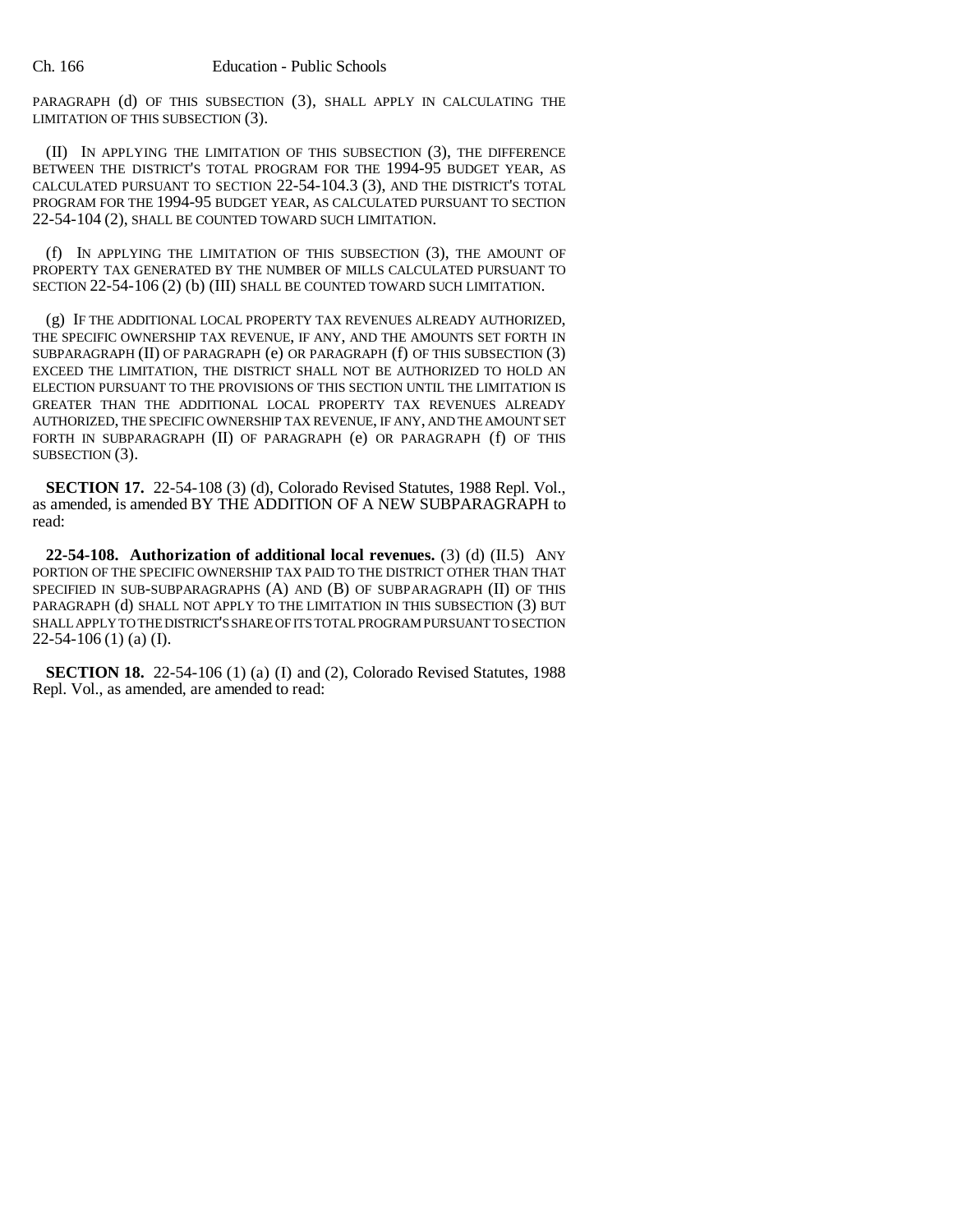**22-54-106. Local and state shares of district total program.** (1) (a) (I) Every district shall levy the number of mills determined pursuant to subsection (2) of this section, and the amount of property tax revenue which the district is entitled to receive from the levy, assuming one hundred percent collection, along with the amount of specific ownership tax revenue paid to the district, AS DEFINED IN SECTION 22-54-103 (11), shall be the district's share of its total program.

(2) (a) For the 1994 property tax year and property tax years thereafter, each district shall levy the lesser of:

 $(a)$  (I) The number of mills levied by the district for the immediately preceding property tax year;

 $\langle \theta \rangle$  (II) The number of mills that will generate property tax revenue in an amount equal to the district's total program for the applicable budget year minus the district's minimum state aid and minus the amount of specific ownership tax revenue paid to the district; or

 $\left(\frac{e}{c}\right)$  (III) The number of mills that may be levied by the district under the property tax revenue limitation imposed on the district by section 20 of article X of the state constitution. In the calculation of local growth for purposes of determining the property tax revenue limitation imposed on a district under this paragraph  $(e)$ SUBPARAGRAPH (III), a district's student enrollment shall be the district's funded pupil count; OR

(IV) 41.75 MILLS IF THE DISTRICT'S TOTAL PROGRAM WAS NOT CALCULATED PURSUANT TO SECTION 22-54-104.3 FOR THE 1994-95 BUDGET YEAR.

(b) (I) (A) IF A DISTRICT'S TOTAL PROGRAM FOR THE 1994-95 BUDGET YEAR WAS CALCULATED PURSUANT TO SECTION 22-54-104.3, FOR THE 1995 PROPERTY TAX YEAR, THE LEVY CALCULATED PURSUANT TO PARAGRAPH (a) OF THIS SUBSECTION (2) SHALL BE REDUCED BY THE NUMBER OF MILLS REQUIRED TO GENERATE THE DIFFERENCE BETWEEN THE DISTRICT'S TOTAL PROGRAM FOR THE 1994-95 BUDGET YEAR, AS CALCULATED PURSUANT TO SECTION 22-54-104.3 (3), AND THE DISTRICT'S TOTAL PROGRAM FOR THE 1994-95 BUDGET YEAR, AS CALCULATED PURSUANT TO SECTION 22-54-104 (2). THE AMOUNT BY WHICH PROPERTY TAX REVENUE IS REDUCED PURSUANT TO THIS PARAGRAPH (b) SHALL BE COUNTED TOWARD THE LIMITATION ON ADDITIONAL LOCAL REVENUES AS PROVIDED IN SECTION 22-54-108 (3).

(B) NOTWITHSTANDING THE PROVISIONS OF SUB-SUBPARAGRAPH (A) OF THIS SUBPARAGRAPH (I), IF THE MILL LEVY WAS CALCULATED PURSUANT TO SUBPARAGRAPH (II) OF PARAGRAPH (a) OF THIS SUBSECTION (2), THE DIFFERENCE BETWEEN THE DISTRICT'S TOTAL PROGRAM FOR THE 1994-95 BUDGET YEAR, AS CALCULATED PURSUANT TO SECTION 22-54-104.3 (3), AND THE DISTRICT'S TOTAL PROGRAM FOR THE 1994-95 BUDGET YEAR, AS CALCULATED PURSUANT TO SECTION 22-54-104 (2), SHALL BE ADDED TO THE TOTAL PROGRAM AS CALCULATED PURSUANT TO SECTION 22-54-104 (2) TO CALCULATE THE LEVY PURSUANT TO THIS SUBPARAGRAPH (I).

(II) IF AFTER CALCULATING THE MILL LEVY PURSUANT TO SUBPARAGRAPH (I) OF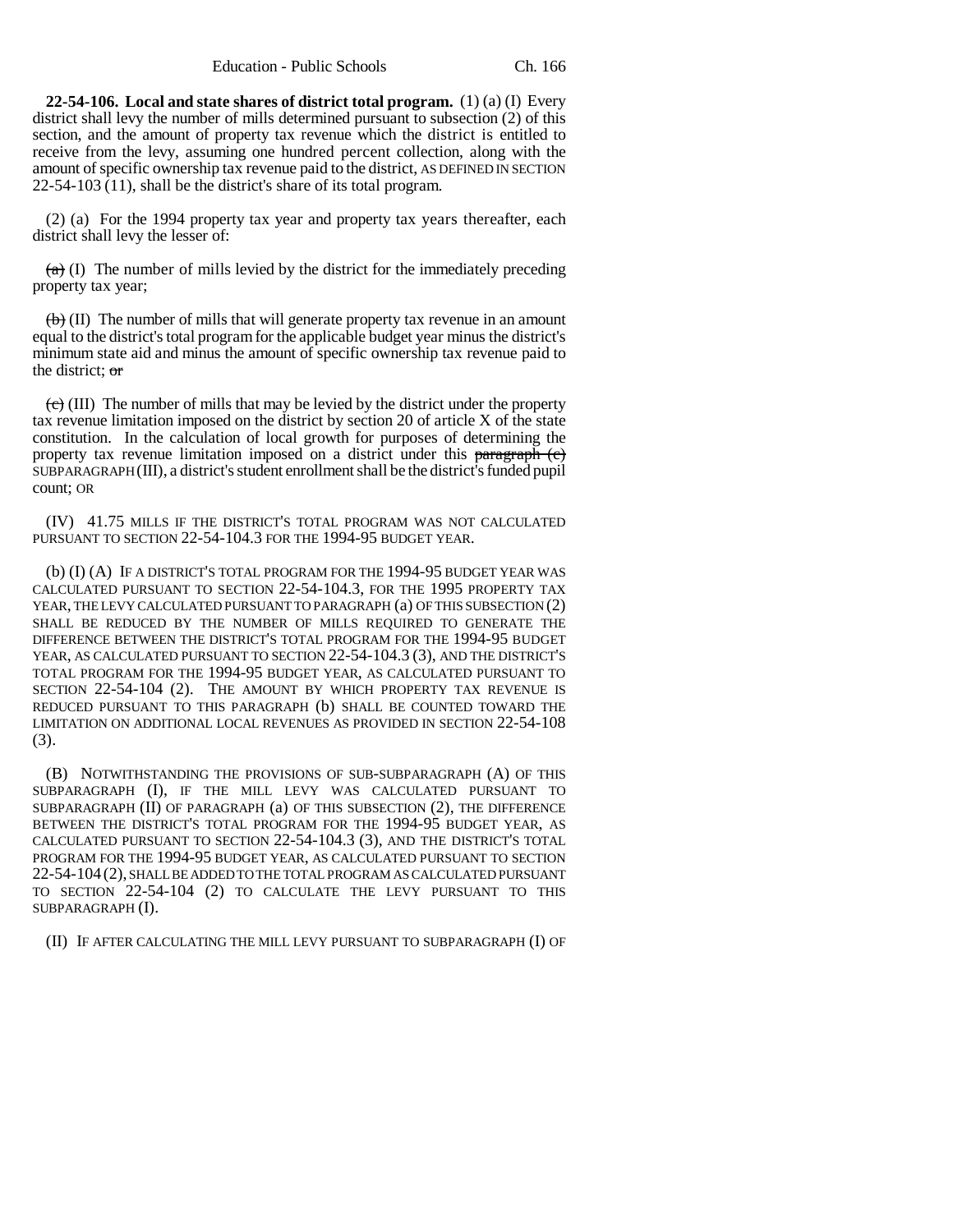THIS PARAGRAPH (b) THE DISTRICT'S LEVY EXCEEDS 41.75 MILLS, THE DISTRICT SHALL LEVY 41.75 MILLS.

(III) FOR THE 1995-96 BUDGET YEAR AND BUDGET YEARS THEREAFTER, IF THE AMOUNT OF PROPERTY TAX GENERATED FOR THE 1994-95 BUDGET YEAR BY THE NUMBER OF MILLS BY WHICH THE MILLS LEVIED BY THE DISTRICT FOR THE 1994-95 BUDGET YEAR EXCEEDED 40.080 MILLS WAS EQUAL TO OR EXCEEDED THE DIFFERENCE BETWEEN THE DISTRICT'S TOTAL PROGRAM FOR THE 1994-95 BUDGET YEAR, AS CALCULATED PURSUANT TO SECTION 22-54-104.3 (3), AND THE DISTRICT'S TOTAL PROGRAM FOR THE 1994-95 BUDGET YEAR, AS CALCULATED PURSUANT TO SECTION 22-54-104(2), THE DISTRICT MAY CONTINUE TO LEVY THE DIFFERENCE BETWEEN THE LEVY PURSUANT TO SUBPARAGRAPH (I) AND SUBPARAGRAPH (II) OF THIS PARAGRAPH (b), AND THE AMOUNT OF PROPERTY TAX GENERATED BY THOSE EXCESS MILLS SHALL BE COUNTED TOWARD THE LIMITATION ON ADDITIONAL LOCAL REVENUES AS PROVIDED IN SECTION 22-54-108 (3) (f).

**SECTION 19.** 22-54-107 (1), Colorado Revised Statutes, 1988 Repl. Vol., as amended, is amended to read:

**22-54-107. Buy-out of categorical programs.** (1) If a district levies the number of mills calculated pursuant to section  $22-54-106$   $\left(\frac{2}{5}\right)$  (b) (2) (a) (II), the district shall make an additional levy to generate property tax revenue in an amount equal to the amount of categorical support funds; except that the total of the two levies cannot exceed the district's levy for the immediately preceding year or the district's allowable levy under the property tax revenue limitation imposed on the district by section 20 of article X of the state constitution.

**SECTION 20.** 22-54-105 (1) (b), Colorado Revised Statutes, 1988 Repl. Vol., as amended, is amended to read:

**22-54-105. Instructional supplies and materials - capital reserve and insurance reserve.** (1) (b) The amount to be budgeted in any budget year shall be the amount determined by multiplying one hundred eleven ONE HUNDRED TWENTY dollars by the district's funded pupil count.

**SECTION 21.** 29-1-603, Colorado Revised Statutes, 1986 Repl. Vol., as amended, is amended BY THE ADDITION OF A NEW SUBSECTION to read:

**29-1-603. Audits required.** (5) FOR THE AUDIT FOR THE 1994-95 BUDGET YEAR AND BUDGET YEARS THEREAFTER, THE AUDIT REPORT OF EACH SCHOOL DISTRICT SHALL INCLUDE A CALCULATION OF THE SCHOOL DISTRICT'S FISCAL YEAR SPENDING UNDER SECTION 20 OF ARTICLE X OF THE STATE CONSTITUTION.

**SECTION 22. Appropriation - 1994-95 fiscal year.** (1) In addition to any other appropriation made for the current fiscal year, there is hereby appropriated, out of any moneys in the general fund not otherwise appropriated, to the department of education, for public school finance, public school transportation, the sum of nine hundred twenty-seven thousand twenty-three dollars (\$927,023), or so much thereof as may be necessary, for the implementation of this act.

(2) In addition to any other appropriation, there is hereby appropriated, out of any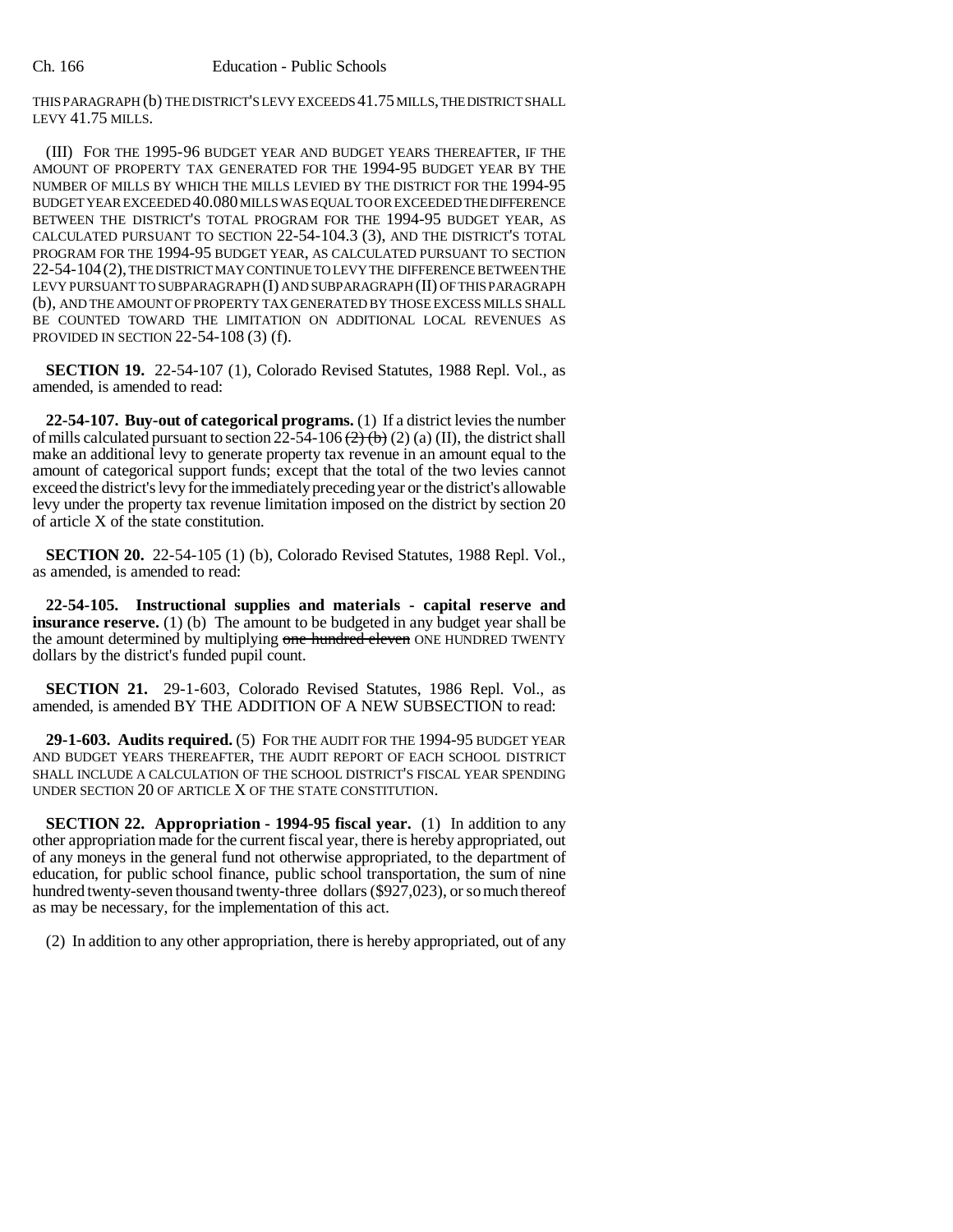moneys in the state public school fund not otherwise appropriated, to the department of education, for public school finance, total program, for the fiscal year beginning July 1, 1994, the sum of eleven million one hundred eighty-six thousand seven hundred twenty-one dollars (\$11,186,721), or so much thereof as may be necessary, which shall be used to implement section 22-54-104.3 (6) of this act.

**SECTION 23. Appropriation to department of education in 1995 long bill - adjustment - legislative intent.** (1) For the implementation of this act, appropriations made in the annual general appropriation act to the department of education for the fiscal year beginning July 1, 1995, shall be adjusted as follows:

(a) The appropriation for distributions, comprehensive health education, is increased through an appropriation from the general fund of three hundred thousand dollars (\$300,000);

(b) The appropriation for distributions, public schools of choice, is increased through an appropriation from the general fund of two hundred thousand dollars (\$200,000); and

(c) The general fund appropriation for public school finance, total program, is decreased by nine million seven hundred eighty-three thousand three hundred five dollars (\$9,783,305).

(d) The general fund appropriation for public school finance, education of exceptional children, is increased by nine million two hundred eighty-three thousand three hundred five dollars (\$9,283,305).

(2) Of the appropriation made in the annual general appropriation act for the fiscal year beginning July 1, 1995, for public school finance, total program, an amount equal to one million eight hundred thousand dollars (\$1,800,000) shall be set aside by the department of education to make additional state aid payments pursuant to section 22-54-115 (1), Colorado Revised Statutes, which may result from the adjustment of state aid payments following the certification of the public enrollments and valuations for assessment to the state board.

**SECTION 24. Transfer of moneys - 1994-95 fiscal year.** For the 1994-95 fiscal year, the state treasurer is hereby directed to transfer to the public school fund created pursuant to section 22-41-101, Colorado Revised Statutes, the sum of six million six hundred thousand dollars (\$6,600,000) from the state public school fund.

**SECTION 25. Transfer of moneys - 1995-96 fiscal year.** For the 1995-96 fiscal year, the state treasurer is hereby directed to transfer to the public school fund created pursuant to section 22-41-101, Colorado Revised Statutes, the sum